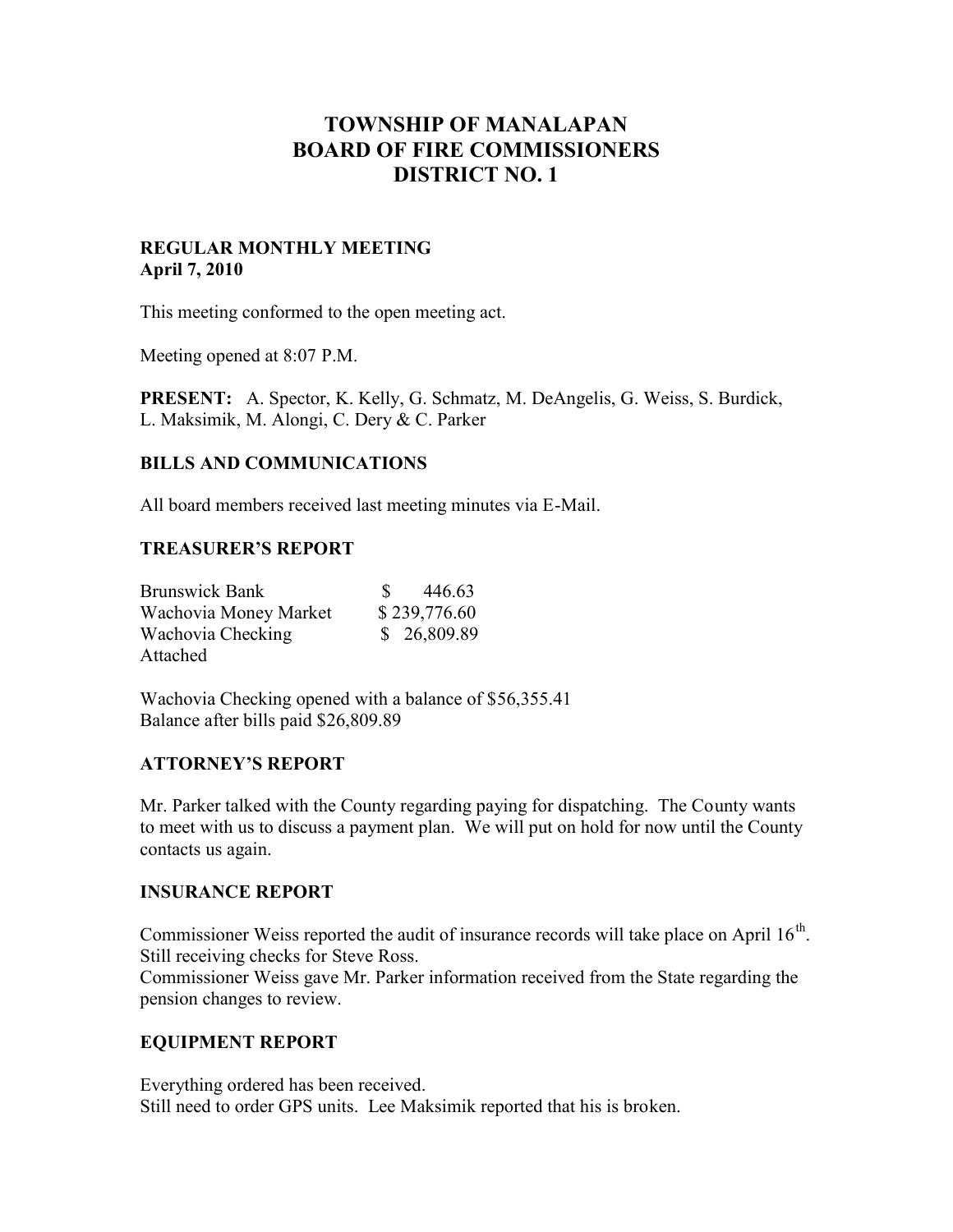## **RADIO REPORT**

Waiting for the second portable that was ordered. Radio on 26-1-88 was repaired.

## **CHIEF'S REPORT**

No report.

# **TRUCK REPORT**

26-1-80 – starter button was replaced 26-1-76 – pump leaks repaired 26-1-88 – exhaust manifold repaired and tie rod changed 26-1-77 – rear axle hub cover replaced

## **ASSOCIATION REPORT**

Mike Alongi reported that the ceiling in the bays needs to be repaired and repainted. Commissioner Kelly will take care of this.

Electrical issues - the GFI outlet keeps blowing in the Rehab bay and the Satellite needs a new switch and knob that is broken off and the night lights in the bays are blowing the circuit breaker also.

There are 3-4 guys that are in need of Class A uniforms.

Mike stated that they are working on keep the new mortgage as close to the Lease as possible. Will renegotiate the lease when the mortgage is done.

## **TRUSTEES' REPORT**

Everything is fine.

## **OLD BUSINESS**

See attached.

## **NEW BUSINESS**

Commissioner DeAngelis made a motion to pay all vouchers; this was seconded by Commissioner Kelly. All voted aye.

A representative from the First Aid Squad gave Commissioner Schmatz a list of equipment needed for about \$5,500.

Commissioner Schmatz received a quote for \$10,780 to repair the flashing warning lights on Tennent Road. Will call Lucas Electric for another quote.